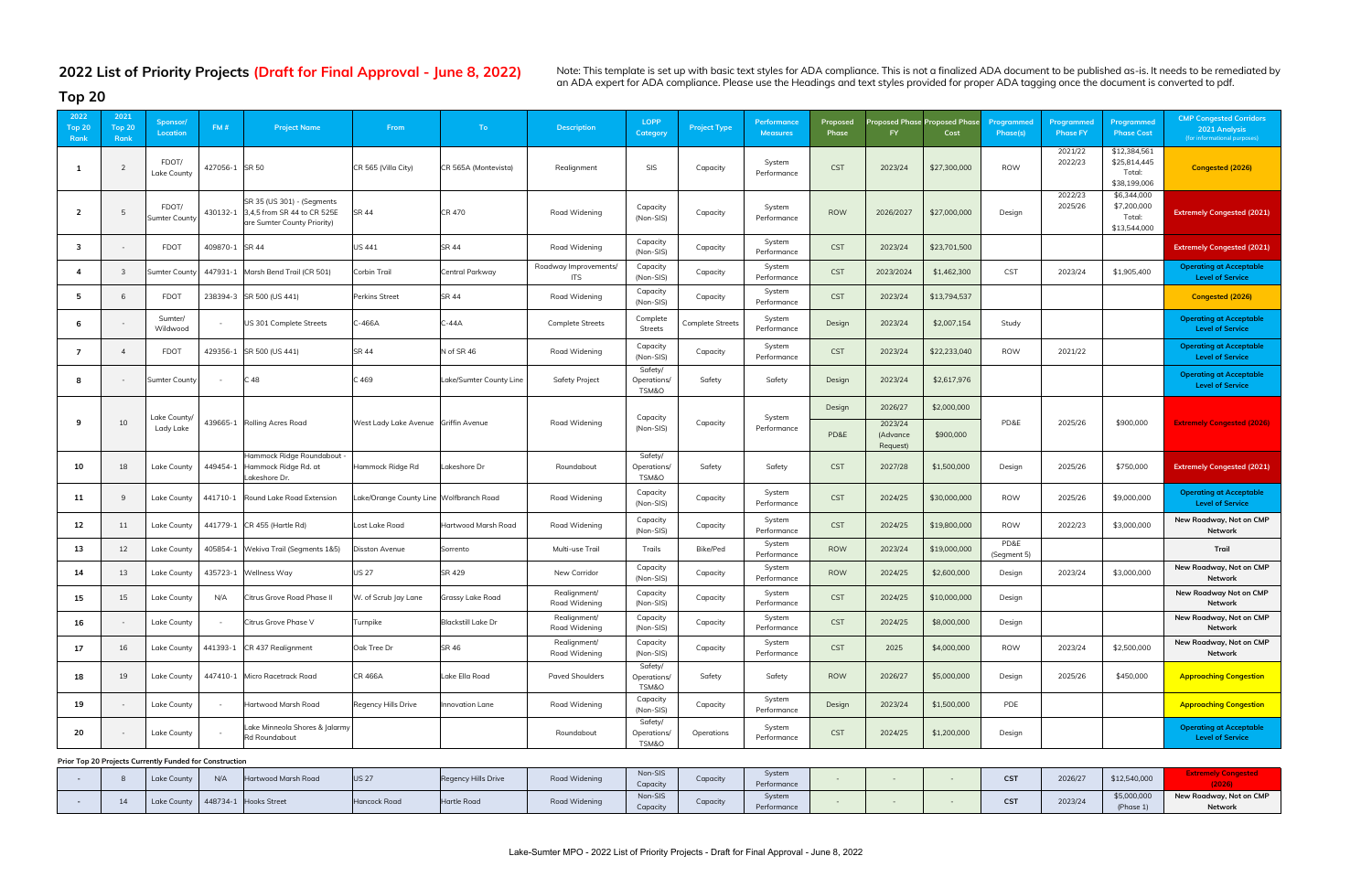# **Strategic Intermodal System (SIS) Projects**

| <b>SIS Rank</b> | County/<br>Location | <b>Sponsor</b> | FM#                              | <b>Project Name</b> | From                                  | To                                   | <b>Description</b> | <b>Project Type</b> | Performance<br>Measure(s) | Proposed<br>Phase | Proposed<br><b>Phase FY</b> | Proposed<br><b>Phase Cost</b> | Programmed<br>Phase(s) | Programmed<br><b>Phase FY</b> |
|-----------------|---------------------|----------------|----------------------------------|---------------------|---------------------------------------|--------------------------------------|--------------------|---------------------|---------------------------|-------------------|-----------------------------|-------------------------------|------------------------|-------------------------------|
|                 | ake                 | <b>FDOT</b>    | 427056-1                         | <b>SR 50</b>        | CR 565 (Villa City)                   | CR 565A (Montevista)                 | Realignment        | Capacity            | <b>System Performance</b> | <b>CST</b>        | 2023/24                     | \$27,300,000                  | <b>ROW</b>             | 2021/22<br>2022/23            |
| $\overline{2}$  | Sumter/<br>Lake     | <b>FDOT</b>    | 435859-3<br>435859-4<br>435859-5 | <b>SR 50</b>        | Hernando/ Sumter CL                   | <b>CR33</b>                          | Road Widening      | Capacity            | Safety                    | <b>ROW</b>        | 2023/24                     | \$51,771,167                  | ROW                    | 2021-2023                     |
| 3               | Lake                | Turnpike       | 435787-1                         | Widen Turnpike      | US 27 (MP 289.3)                      | CR 470 (MP 297.3)                    | Road Widening      | Capacity            | <b>System Performance</b> | Design            | 2023/24                     |                               |                        |                               |
|                 | Lake                | Turnpike       | 435788-2                         | Widen Turnpike      | CR 470 (297.3)                        | Lake/Sumter County Line (MP<br>297.9 | Road Widening      | Capacity            | <b>System Performance</b> | Design            | 2023/24                     |                               |                        |                               |
| -5              | Sumter              | Turnpike       | 435788-1                         | Widen Turnpike      | Lake/Sumter County Line (MP<br>297.9) | US 301 Interchange (MP<br>306.3      | Road Widening      | Capacity            | <b>System Performance</b> | Design            | 2023/24                     |                               |                        |                               |
| -6              | Sumter              | <b>FDOT</b>    |                                  | -75                 | Florida's Turnpike                    | Sumter/Marion County Line            | Manged Lanes       | Capacity            | <b>System Performance</b> |                   |                             |                               |                        |                               |
| 7               | Sumter              | <b>FDOT</b>    |                                  | $-75$               | <b>SR 44</b>                          | Sumter/Marion County Line            | Road Widening      | Capacity            | <b>System Performance</b> |                   |                             |                               |                        |                               |
| 8               | .ake                | <b>FDOT</b>    |                                  | <b>US 27</b>        | Florida's Turnpike Ramps N            | South of SR 19                       | Road Widening      | Capacity            | <b>System Performance</b> |                   |                             |                               |                        |                               |
| 9               | .ake                | <b>FDOT</b>    |                                  | <b>US 27</b>        | <b>CR 561S</b>                        | Turnpike                             | Road Widening      | Capacity            | <b>System Performance</b> | PDE               | 2023/24                     |                               |                        |                               |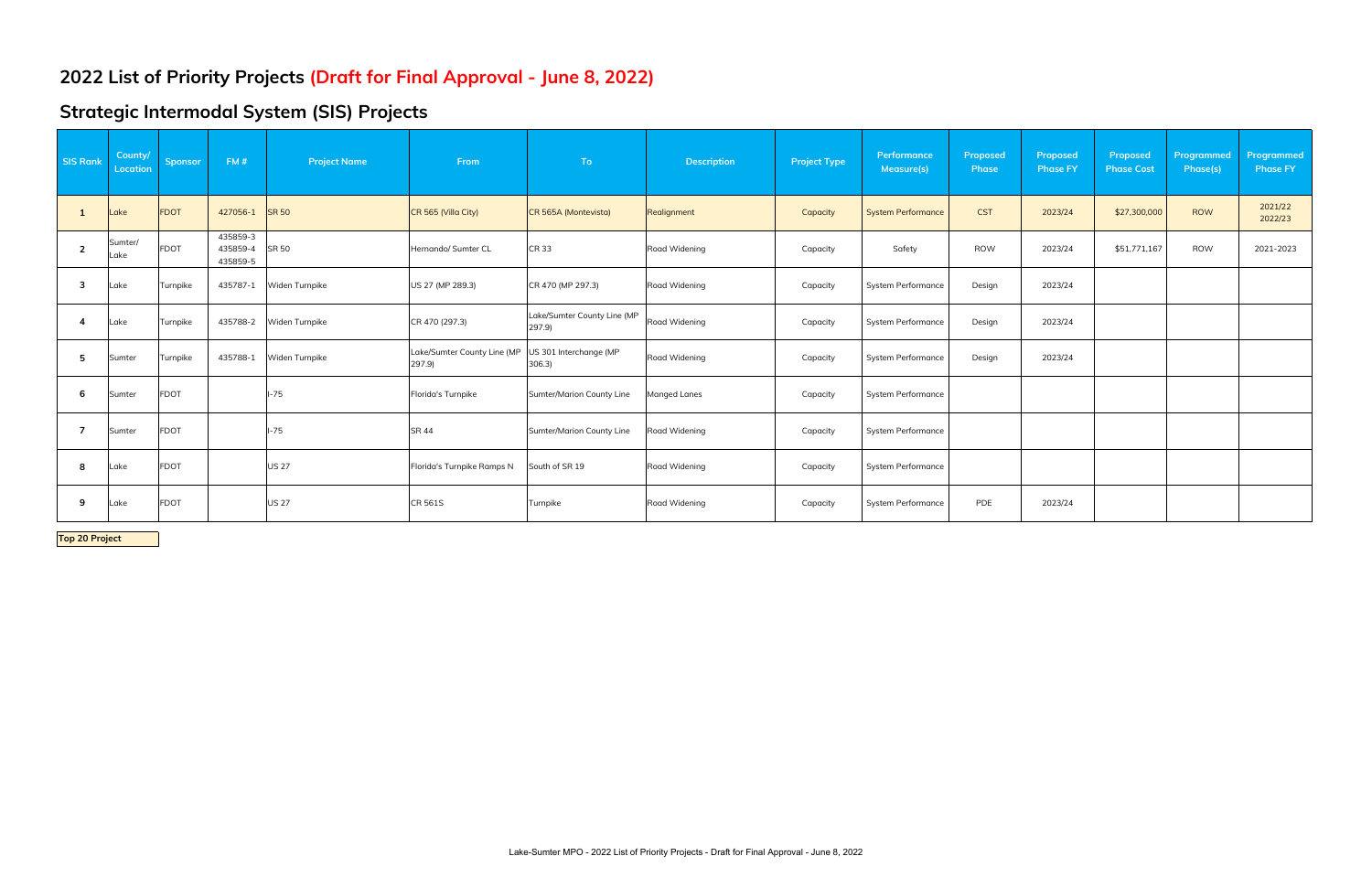#### **Roadway Capacity Projects (Non-SIS)**

| Capacity<br>Rank        | Sponsor/<br><b>Location</b> | FM#      | <b>Project Name</b>                                   | From                             | To                             | <b>Description</b>     | <b>Project Type</b> | Performance<br>Measure(s)        | Proposed<br><b>Phase</b> | Proposed<br><b>Phase FY</b> | Proposed<br><b>Phase Cost</b> | Programmed<br>Phase(s) | Programmed<br><b>Phase FY</b> | <b>CMP Congested Corridors</b><br>2021 Analysis<br>(for informational purposes) |
|-------------------------|-----------------------------|----------|-------------------------------------------------------|----------------------------------|--------------------------------|------------------------|---------------------|----------------------------------|--------------------------|-----------------------------|-------------------------------|------------------------|-------------------------------|---------------------------------------------------------------------------------|
|                         | FDOT/ Sumter<br>County      |          | 430132-1 SR 35 (US 301)                               | <b>SR 44</b>                     | <b>CR 470</b>                  | <b>Road Widening</b>   | Capacity            | System<br>Performance            | <b>ROW</b>               | 2026/27                     | \$27,000,000                  | Design                 | 2022/23<br>2025/26            | <b>Extremely Congested (2021)</b>                                               |
| $\overline{2}$          | <b>FDOT/Lake</b><br>County  |          | 409870-1 SR 44 (CR44B)                                | <b>US 441</b>                    | <b>SR44</b>                    | <b>Road Widening</b>   | Capacity            | System<br>Perfromance;<br>Safety | <b>CST</b>               | 2024/25                     | \$23,701,500                  | <b>ROW</b>             |                               | <b>Extremely Congested (2021)</b>                                               |
| $\overline{\mathbf{3}}$ | <b>Sumter County</b>        | 447931-1 | Marsh Bend Trail (CR 501)                             | <b>Corbin Trail</b>              | <b>Central Parkway</b>         | Roadway Improvments    | Capacity            | System<br>Performance            | <b>CST</b>               | 2023/24                     | \$1,275,400                   | <b>CST</b>             | 2022/23                       | <b>Not Congested</b>                                                            |
| $\overline{\mathbf{4}}$ | FDOT/Lake<br>County         |          | 238394-3 SR 500 (US 441)                              | <b>Perkins Street</b>            | <b>SR 44</b>                   | <b>Road Widening</b>   | Capacity            | System<br>Performance            | <b>CST</b>               | 2023/24                     | \$13,794,537                  |                        |                               | Congested (2026)                                                                |
| 5 <sup>5</sup>          | <b>FDOT/Lake</b><br>County  | 429356-1 | SR 500 (US 441)                                       | <b>SR 44</b>                     | N of SR 46                     | <b>Road Widening</b>   | Capacity            | System<br>Performance            | <b>CST</b>               | 2023/24                     | \$22,233,040                  | <b>ROW</b>             | 2021/22                       | <b>Not Congested</b>                                                            |
| 6                       | Lake County/<br>Lady Lake   | 439665-1 | <b>Rolling Acres Road</b>                             | West Lady Lake Ave.              | <b>Griffin Ave</b>             | <b>Road Widening</b>   | Capacity            | System<br>Performance            | Design                   | 2026/27                     | \$2,000,000                   | PD&E                   | 2025/26                       | <b>Extremely Congested (2026)</b>                                               |
| $\overline{7}$          | <b>Lake County</b>          | 441710-1 | <b>Round Lake Road</b>                                | Wolfbranch Rd                    | North of SR 44                 | New Roadway/Alignment  | Capacity            | System<br>Performance            | <b>CST</b>               | 2024/25                     | \$30,000,000                  | Design                 |                               | <b>Not Congested</b>                                                            |
| 8                       | <b>Lake County</b>          | 441779-1 | CR 455 (Hartle Rd)                                    | Lost Lake Rd.                    | Hartwood Marsh Rd.             | <b>Road Widening</b>   | Capacity            | System<br>Performance            | <b>CST</b>               | 2024/25                     | \$19,800,000                  | <b>ROW</b>             | 2022/23                       | New Roadway, Not on CMP<br>Network                                              |
| 9                       | <b>Lake County</b>          | 435723-1 | <b>Wellness Way</b>                                   | <b>US 27</b>                     | <b>SR 429</b>                  | New Roadway            | Capacity            | System<br>Performance            | <b>CST</b>               | 2024/25                     | \$9,000,000                   | Design                 | 2023/24                       | New Roadway, Not on CMP<br>Network                                              |
| 10                      | <b>Lake County</b>          |          | <b>Citrus Grove Phase II</b>                          | West of Scrub Jay Lane           | <b>Grassy Lake Rd</b>          | New Alignment/Widening | Capacity            | System<br>Performance            | <b>CST</b>               | 2024/25                     | \$10,000,000                  | <b>ROW</b>             |                               | New Roadway, Not on CMP<br>Network                                              |
| 11                      | <b>Lake County</b>          |          | <b>Citrus Grove Phase V</b>                           | Turnpike                         | <b>Blackstill Lake Dr</b>      | New Roadway/Alignment  | Capacity            | System<br>Performance            | <b>CST</b>               | 2024/25                     | \$5,000,000                   | Design                 |                               | New Roadway, Not on CMP<br>Network                                              |
| 12                      | <b>Lake County</b>          | 441393-1 | CR 437 Realignment                                    | <b>Oak Tree Dr</b>               | <b>SR 46</b>                   | New Alignment/Widening | Capacity            | System<br>Performance            | <b>CST</b>               | 2024/25                     | \$4,000,000                   | Design                 |                               | New Roadway, Not on CMP<br>Network                                              |
| 13                      | <b>Lake County</b>          |          | <b>Hartwood Marsh</b>                                 | <b>Regency Hills Dr</b>          | <b>Innovation Lane</b>         | <b>Road Widening</b>   | Capacity            | System<br>Performance            | Design                   | 2023/24                     | \$750,000                     | PDE                    |                               | <b>Approaching Congestion</b>                                                   |
| 14                      | Lake County                 |          | CR 455 Paved Shoulder                                 | CR 561                           | <b>CR 561A</b>                 | <b>Paved Shoulder</b>  | Capacity            | System<br>Performance            | Design                   | 2023/24                     | \$700,000                     |                        |                               | <b>Not Congested</b>                                                            |
| 15                      | Lake County                 |          | CR 455                                                | Hartwood Marsh Rd                | <b>CFX Lake-Orange Connect</b> | Road Extension         | Capacity            | System<br>Performance            | Design                   | 2023/24                     | \$3,000,000                   | PDE                    |                               | New Roadway, Not on CMP<br>Network                                              |
| 16                      | FDOT/Lake<br>County         |          | CR 470/CR 48                                          | Meggison Road at The<br>Villages | <b>US 27</b>                   | Road Widening          | Capacity            | System<br>Performance            | Design                   | 2023/24                     | \$4,000,000                   |                        |                               | Congested (2026)                                                                |
| 17                      | Lake County/<br>Mount Dora  |          | Vista Ridge Drive/Wolf Branch<br>Innovation Boulevard | Niles Rd                         | Round Lake Road                | New Roadway            | Capacity            | System<br>Performance            | Design                   | 2023/24                     | \$1,000,000                   | Study                  |                               | New Roadway, Not on CMP<br>Network                                              |
| 18                      | <b>Lake County</b>          |          | <b>CR 561A</b>                                        | CR 561                           | CR 455                         | Realignment            | Capacity            | System<br>Performance;<br>Safety | PDE                      | 2023/24                     | \$750,000                     | Study                  |                               | <b>Not Congested</b>                                                            |
| 19                      | FDOT/Lake<br>County         |          | <b>SR 44</b>                                          | Orange Ave                       | <b>CR 46A</b>                  | Road Widening          | Capacity            | System<br>Performance            | PDE                      | 2023/24                     | <b>TBD</b>                    |                        |                               | Congested (2021)                                                                |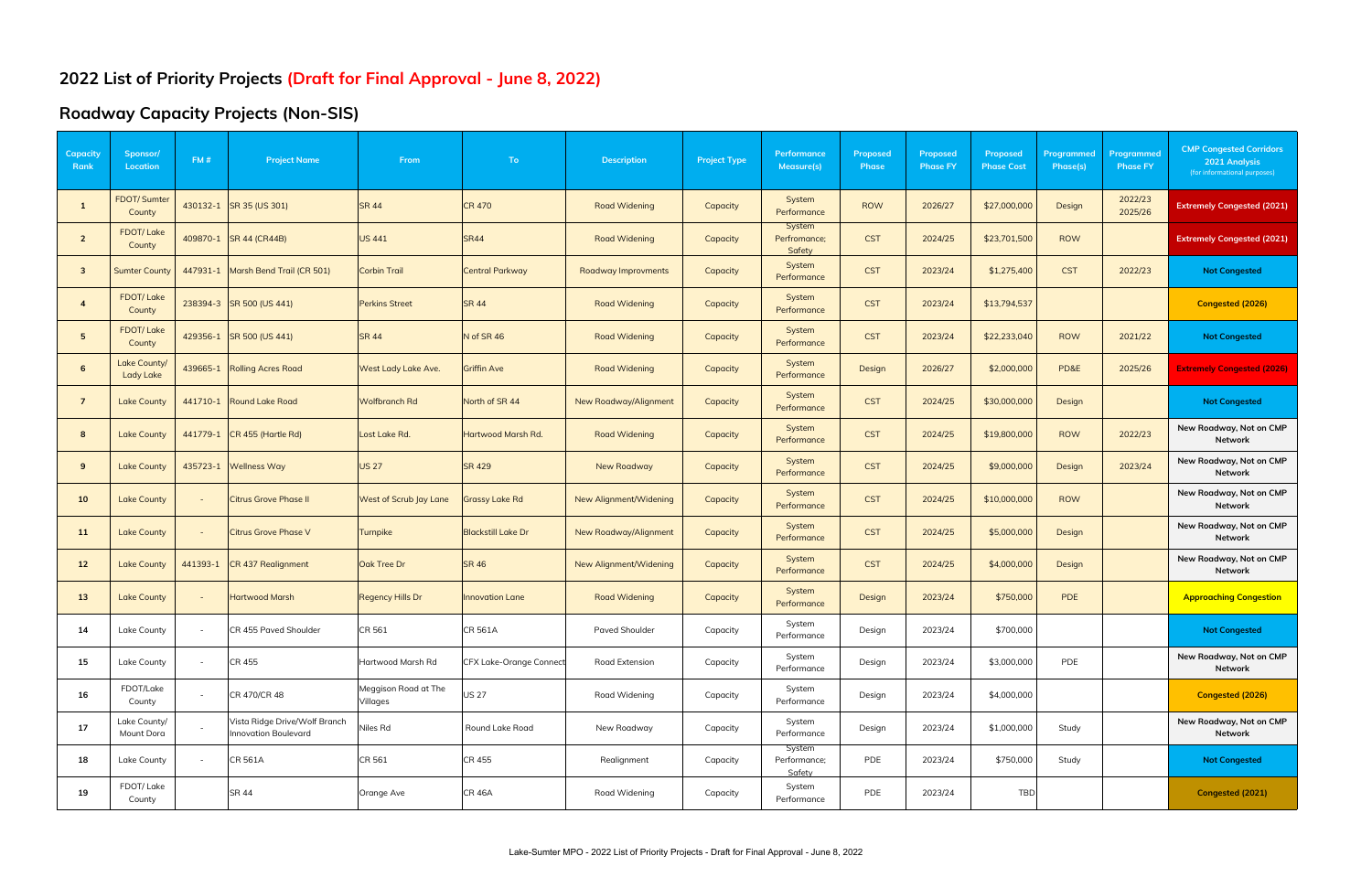#### **Roadway Capacity Projects (Non-SIS)**

| <b>Capacity</b><br>Rank | Sponsor/<br><b>Location</b> | FM#            | <b>Project Name</b> | From              | To            | <b>Description</b> | <b>Project Type</b> | Performance<br>Measure(s) | Proposed<br><b>Phase</b>     | Proposed<br><b>Phase FY</b> | Proposed<br><b>Phase Cost</b> | Phase(s) | <b>Programmed</b> Programmed<br><b>Phase FY</b> | <b>CMP Congested Corridors</b><br>2021 Analysis<br>(for informational purposes) |
|-------------------------|-----------------------------|----------------|---------------------|-------------------|---------------|--------------------|---------------------|---------------------------|------------------------------|-----------------------------|-------------------------------|----------|-------------------------------------------------|---------------------------------------------------------------------------------|
| 20                      | <b>FDOT</b>                 |                | <b>SR 19</b>        | <b>SR 50</b>      | <b>CR 455</b> | Road Widening      | Capacity            | System<br>Performance     | <b>PDE</b>                   | 2023/24                     | <b>TBD</b>                    |          |                                                 | Congested (2021)                                                                |
| 21                      | Lake County                 |                | Woodlea Road        | <b>SR 19</b>      | End           | Road Widening      | Capacity            | System<br>Performance     | Design Update/<br><b>ROW</b> | 2023/24                     | \$3,000,000                   |          |                                                 | <b>Not Congested</b>                                                            |
| 22                      | FDOT/Lake<br>County         | 238319-1 SR 19 |                     | Howey Bridge      | CR 561        | Road Widening      | Capacity            | System<br>Performance     | <b>CST</b>                   | 2023/24                     | \$35,000,000                  |          |                                                 | <b>Extremely Congested (2021)</b>                                               |
| 23                      | Lake County                 |                | Hancock Road        | Hartwood Marsh Rd | Wellness Way  | New Road           | Capacity            | System<br>Performance     | <b>CST</b>                   | 2025-26                     | \$20,000,000                  |          |                                                 | New Roadway, Not on CMP<br>Network                                              |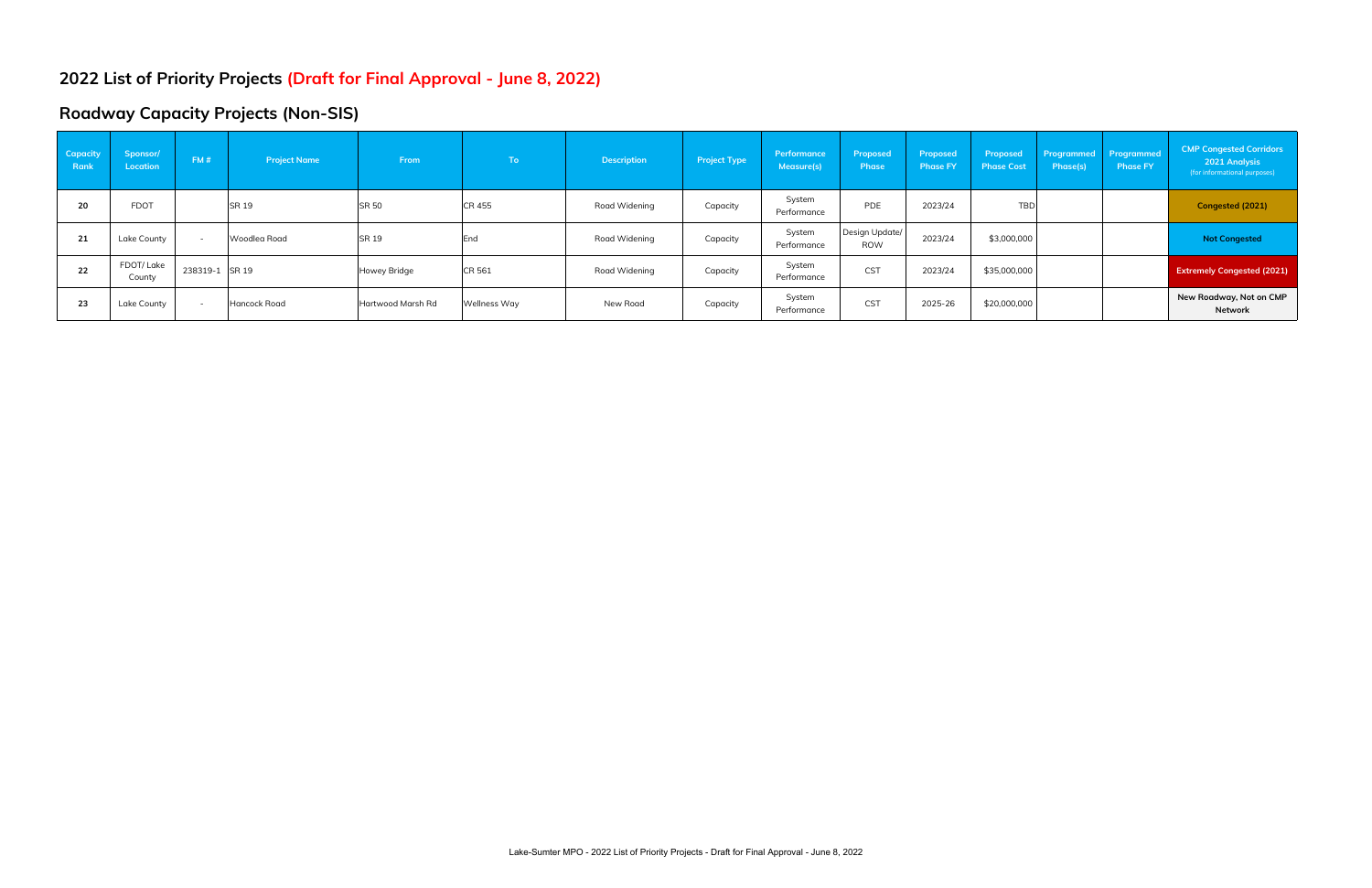# **Safety/Operations/TSM&O Projects**

| Safety/<br><b>Operations</b><br><b>TSM&amp;O</b><br>Rank | Sponsor/<br>Location        | FM#      | <b>Project Name</b>                                       | From                                     | <b>To</b>                                | <b>Description</b>         | <b>Project Type</b> | Performance<br>Measure(s) | Proposed<br><b>Phase</b> | Proposed<br><b>Phase FY</b> | Proposed<br><b>Phase Cost</b> | Programmed<br>Phase(s) | <b>Programmed</b><br><b>Phase FY</b> |
|----------------------------------------------------------|-----------------------------|----------|-----------------------------------------------------------|------------------------------------------|------------------------------------------|----------------------------|---------------------|---------------------------|--------------------------|-----------------------------|-------------------------------|------------------------|--------------------------------------|
| $\mathbf{1}$                                             | <b>Sumter County</b>        | $\sim$   | C <sub>48</sub>                                           | C <sub>469</sub>                         | <b>Lake/Sumter County Line</b>           | <b>Safety Improvements</b> | Safety              | System<br>Performance     | Design                   | 2023/24                     | \$2,617,976                   |                        |                                      |
| $\overline{2}$                                           | <b>Lake County</b>          | 449454-1 | Hammock Ridge Roundabout                                  | Hammock Ridge Rd                         | Lakeshore Dr                             | Roundabout                 | Safety              | System<br>Performance     | <b>CST</b>               | 2027/28                     | \$1,500,000                   | Design                 | 2025/26                              |
| $\overline{\mathbf{3}}$                                  | <b>Lake County</b>          | 447410-1 | <b>Micro Racetrack Road</b>                               | <b>CR 466A</b>                           | <b>Lake Ella Road</b>                    | <b>Paved Shoulder</b>      | Safety              | System<br>Performance     | <b>ROW</b>               | 2026/27                     | \$5,000,000                   | Design                 | 2025/26                              |
| $\overline{4}$                                           | <b>Lake County</b>          | $\sim$   | Lake Minneola Shores & Jalarmy<br><b>Rd Roundabout</b>    |                                          |                                          | Roundabout                 | <b>Operations</b>   | System<br>Performance     | <b>CST</b>               | 2024/25                     | \$1,200,000                   | Design                 |                                      |
| 5                                                        | <b>Sumter County</b>        | 436365-1 | Sumter County ITS (Phase1)                                |                                          |                                          | <b>ITS</b>                 | Operations          | System<br>Performance     | <b>CST</b>               | 2023/24                     | \$714,150                     | Design                 | 2018/19                              |
| 6                                                        | FDOT/<br><b>Lake County</b> | $\sim$   | US 27 ATMS                                                |                                          |                                          | <b>ATMS</b>                | Operations          | System<br>Performance     | <b>CST</b>               | 2023/24                     | \$1,656,000                   |                        |                                      |
| $\overline{7}$                                           | <b>Lake County</b>          | $\sim$   | Radio Rd. North Safety Project                            | 500 feet south of<br>Treadway School Rd. | 350' N of Jackson Rd                     | Safety Improvements        | Safety              | System<br>Performance     | <b>CST</b>               | 2023/24                     | \$2,000,000                   | Design                 |                                      |
| 8                                                        | Lake County                 | $\sim$   | Radio Rd. South Safety Project                            | US 441                                   | 500 feet south of<br>Treadway School Rd. | Safety Improvements        | Safety              | System<br>Performance     | <b>CST</b>               | 2024/25                     | \$5,000,000                   | Design                 |                                      |
| 9                                                        | Lake County                 | $\sim$   | <b>ITS Initial Deployment Equipment</b><br>& Installation | Countywide                               | Countywide                               | <b>ITS</b>                 | Opertations         | System<br>Performance     | <b>CST</b>               | 2023/24                     | \$60,000                      | Study                  |                                      |
| 10                                                       | Lake County                 | $\sim$   | ITS Fiber Infrastructure                                  | Countywide                               | Countywide                               | <b>ITS</b>                 | Opertations         | System<br>Performance     | <b>CST</b>               | 2023/24                     | \$570,000                     | Study                  |                                      |
| 11                                                       | Lake County                 | $\sim$   | Intelligent Traffic Signal<br>Controllers                 | Countywide                               | Countywide                               | <b>ITS</b>                 | Opertations         | System<br>Performance     | <b>CST</b>               | 2023/24                     | \$250,000                     |                        |                                      |
| 12                                                       | Lake County                 | $\sim$   | Flat Lake Roundabout                                      |                                          |                                          | Roundabout                 | Opertations         | System<br>Performance     | <b>ROW</b>               | 2023/24                     | \$2,000,000                   |                        |                                      |
| 13                                                       | Lake County                 | $\sim$   | Lakeshore Drive & CR 561<br>Roundabout                    |                                          |                                          | Roundabout                 | Operations          | System<br>Performance     | <b>ROW</b>               | 2023/24                     | \$350,000                     |                        |                                      |
| 14                                                       | Lake County/<br>Minneola    | $\sim$   | US Highway 27 at Lake Minneola<br><b>Shores</b>           |                                          |                                          | Intersection Improvement   | Operations          | System<br>Performance     | Design                   | 2023/24                     | \$200,000                     |                        |                                      |
| 15                                                       | Lake County/<br>Minneola    | $\sim$   | Lake Minneola Shores and<br>Highway 27                    |                                          |                                          | Intersection Improvement   | Operations          | System<br>Performance     | <b>CST</b>               | 2023/24                     | \$800,000                     |                        |                                      |
| 16                                                       | Lake County/<br>Minneola    | $\sim$   | Citrus Grove Road Trail Crossing Grassy Lake Road         |                                          | North Side of Citrus Grove<br>Road       | Bike/Ped                   | Safety              | Safety                    | <b>CST</b>               | 2023/24                     | \$50,000                      |                        |                                      |
| 17                                                       | FDOT/<br>Lake County        | $\sim$   | US 27 & SR 44 Intersection<br>Improvement                 |                                          |                                          | Intersection Improvement   | Operations          | System<br>Performance     | PDE                      | 2023/24                     | \$TBD                         |                        |                                      |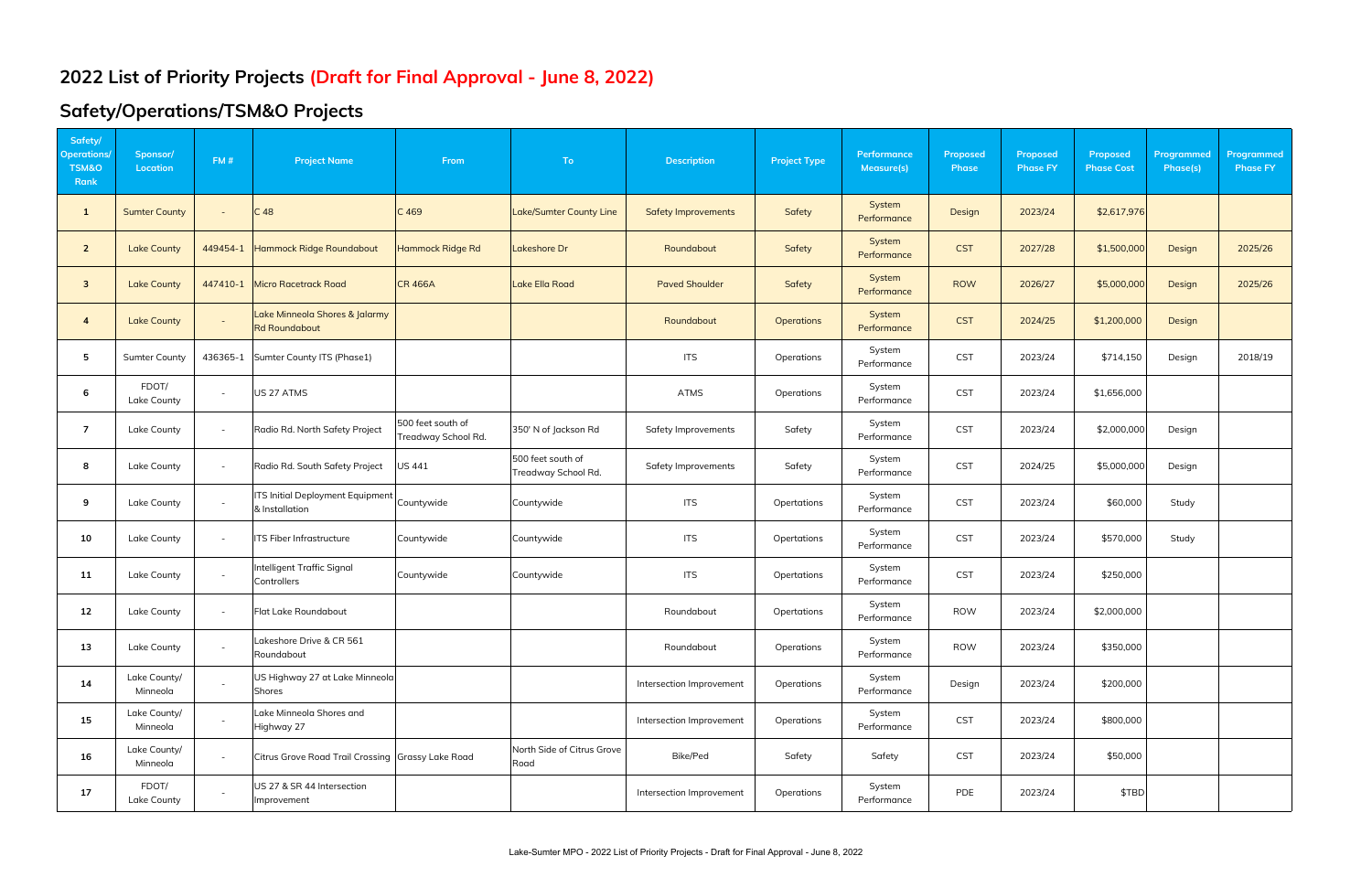# **Safety/Operations/TSM&O Projects**

| Safety/<br><b>Operations/</b><br><b>TSM&amp;O</b><br><b>Rank</b> | Sponsor/<br>Location | FM#                      | <b>Project Name</b>                                    | From | To l | <b>Description</b>       | <b>Project Type</b> | Performance<br>Measure(s) | Proposed<br><b>Phase</b> | Proposed<br><b>Phase FY</b> | <b>Phase Cost</b> | Proposed Programmed Programmed<br>Phase(s) | <b>Phase FY</b> |
|------------------------------------------------------------------|----------------------|--------------------------|--------------------------------------------------------|------|------|--------------------------|---------------------|---------------------------|--------------------------|-----------------------------|-------------------|--------------------------------------------|-----------------|
| 18                                                               | FDOT/ Umatilla       | $\overline{\phantom{0}}$ | Mast Arms at Intersection of SR<br>19 and Bulldog Way  |      |      | Signals                  | Operations          | System<br>Performance     | Design                   | 2023/24                     | \$200,000         |                                            |                 |
| 19                                                               | Lake County          |                          | Britt Road Northbound right turn<br>lane at new signal |      |      | Intersection Improvement | Operations          | System<br>Performance     | <b>ROW</b>               | 2023/24                     | \$350,000         |                                            |                 |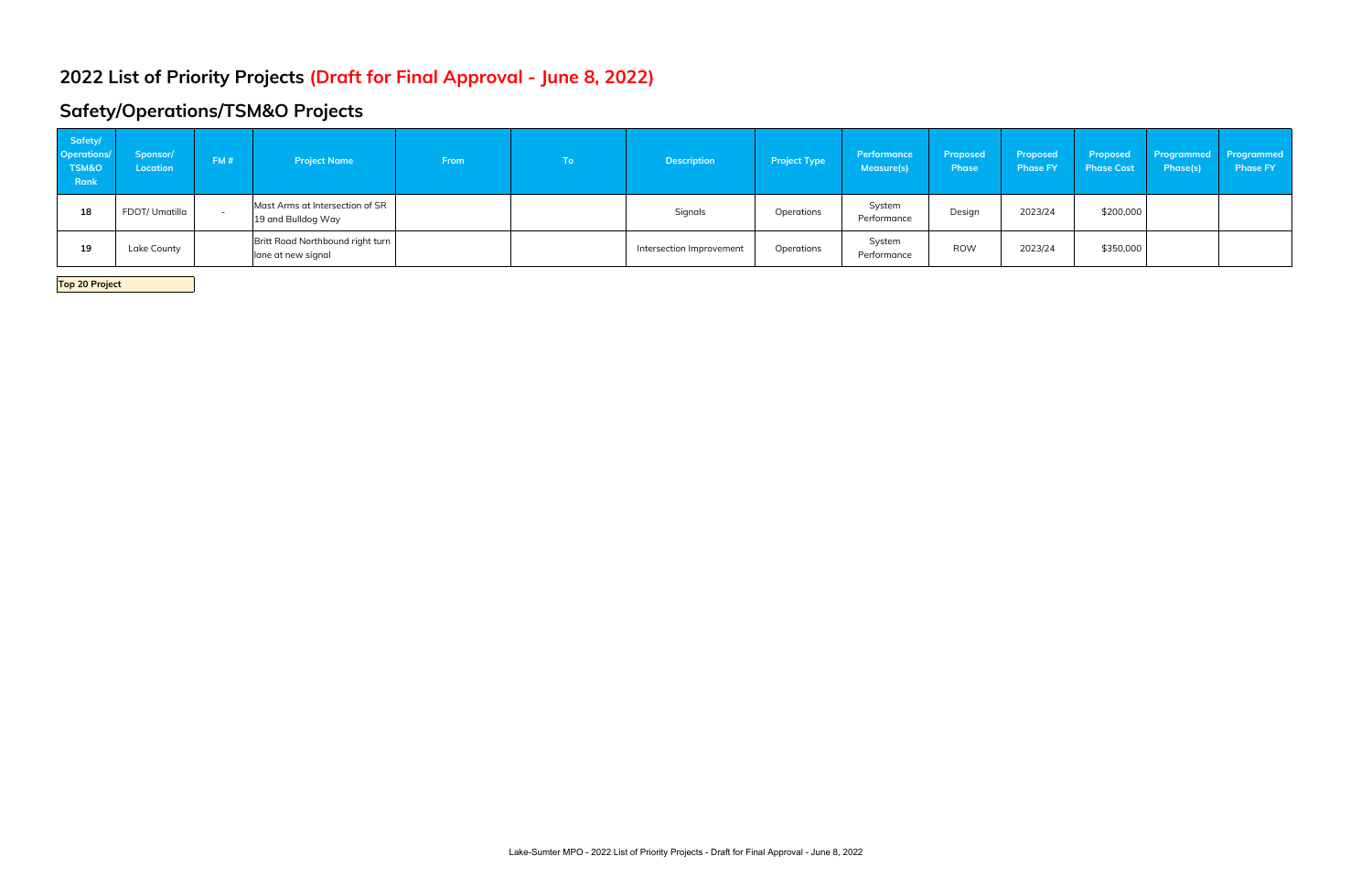# **Complete Streets Projects**

| Complete<br><b>Streets</b><br>Rank | Sponsor/<br><b>Location</b> | FM#                      | <b>Project Name</b>                                     | From                  | To:                        | <b>Description</b>     | <b>Project Type</b> | Performance<br>Measure(s)     | Proposed<br>Phase | Proposed<br><b>Phase FY</b> | Proposed<br><b>Phase Cost</b> | Programmed<br>Phase(s) | Programmed<br><b>Phase FY</b> |
|------------------------------------|-----------------------------|--------------------------|---------------------------------------------------------|-----------------------|----------------------------|------------------------|---------------------|-------------------------------|-------------------|-----------------------------|-------------------------------|------------------------|-------------------------------|
| -1                                 | Wildwood                    | $\sim$                   | <b>US 301</b>                                           | $C-466A$              | $C-44A$                    | <b>Complete Street</b> | Safety              | Safety; System<br>Performance | Design            | 2023/24                     | \$2,007,154                   | <b>Study</b>           | 2018/19                       |
| $\overline{2}$                     | Lake County                 | $\sim$                   | Sorrento Avenue (SR 46)<br><b>Complete Street</b>       | Orange Street         | Hojin Street               | <b>Complete Street</b> | Safety              | Safety; System<br>Performance | Design            | 2023/24                     | \$2,000,000                   | Study                  |                               |
| 3                                  | Clermont                    | $\sim$                   | East Avenue Complete Streets<br>Reconstruction          | Minnehaha Ave         | <b>Grand Highway</b>       | <b>Complete Street</b> | Safety              | Safety; System<br>Performance | Design            | 2023/24                     | \$900,000                     | Study                  | 2018/19                       |
|                                    | Lake County/<br>Montverde   | $\overline{\phantom{a}}$ | CR 455                                                  | Fosgate Road          | Ridgewood Avenue           | Complete Street        | Safety              | Safety; System<br>Performance | Planning          | 2023/24                     | \$600,000                     |                        |                               |
| 5                                  | Lake County                 | $\sim$                   | CR 561 (Astatula) Complete<br>Street                    | Country Club Drive    | <b>Bates Lane</b>          | Complete Street        | Safety              | Safety; System<br>Performance | Design            | 2023/24                     | \$2,000,000                   |                        |                               |
| 6                                  | Webster                     | $\sim$                   | SR 471 Webster Complete<br><b>Streets</b>               | <b>CR 478A</b>        | CR 730                     | Complete Street        | Safety              | Safety; System<br>Performance | Design            | 2023/24                     | \$TBD                         | Study                  |                               |
| 7                                  | Leesburg                    | $\sim$                   | City of Leesburg Main Street<br><b>Complete Streets</b> | CR 468                | <b>SR 44</b>               | Complete Street        | Safety              | Safety; System<br>Performance | Design            | 2023/24                     | \$TBD                         | Study                  |                               |
| 8                                  | Lake County                 | $\overline{\phantom{a}}$ | Lakeshore Drive Complete Street CR 561                  |                       | Hammock Ridge<br>Boulevard | <b>Complete Street</b> | Safety              | Safety; System<br>Performance | Design            | 2023/24                     | \$2,500,000                   |                        |                               |
| 9                                  | Lake County                 | $\overline{\phantom{a}}$ | CR 435                                                  | Orange County Line    | SR 46                      | Complete Street        | Safety              | Safety; System<br>Performance | Planning          | 2023/24                     | \$200,000                     |                        |                               |
| 10                                 | Lake County                 | $\overline{\phantom{a}}$ | <b>SR 40</b>                                            | <b>Veterans Drive</b> | St. Johns River Bridge     | Complete Street        | Safety              | Safety; System<br>Performance | Planning          | 2023/24                     | \$600,000                     |                        |                               |
| 11                                 | Lady Lake                   | $\overline{\phantom{a}}$ | Old Dixie Highway                                       | CR 466                | Griffin View Drive         | Complete Street        | Safety              | Safety; System<br>Performance | Planning          | 2023/24                     | \$TBD                         |                        |                               |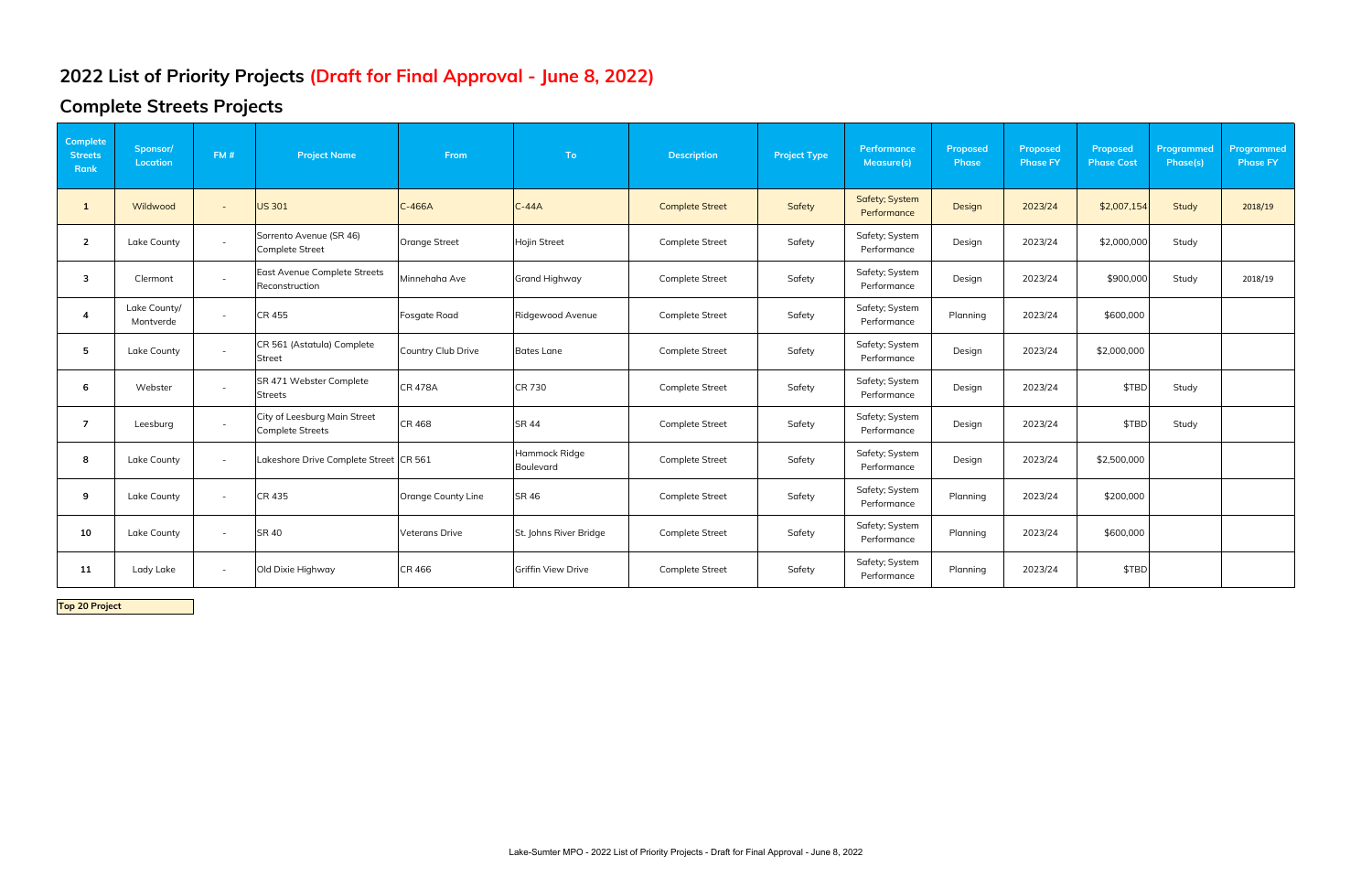### **Trail Projects**

| <b>Trails</b><br>Rank | Sponsor/<br>Location      | FM#                  | <b>Project Name</b>                                 | From                    | To                                 | <b>Description</b>                | <b>Project Type</b> | <b>Performance</b><br>Measure(s) | Proposed<br><b>Phase</b>   | Proposed<br><b>Phase FY</b> | Proposed<br><b>Phase Cost</b>                                                      | Programmed<br>Phase(s) | Programmed<br><b>Phase FY</b> |
|-----------------------|---------------------------|----------------------|-----------------------------------------------------|-------------------------|------------------------------------|-----------------------------------|---------------------|----------------------------------|----------------------------|-----------------------------|------------------------------------------------------------------------------------|------------------------|-------------------------------|
| -1                    | Tavares/                  | 430975-2             | <b>Wekiva Trail Segments 1</b>                      | <b>Tremain St</b>       | Sorrento                           | Trail                             | <b>Bike/Ped</b>     | System<br>Performance            | <b>ROW</b>                 | 2023/24                     | \$19,000,000                                                                       | Design                 |                               |
|                       | <b>Mount Dora</b>         | 405854-1             | <b>Wekiva Trail Segment 5</b>                       | <b>Disston Ave</b>      | <b>Tremain St</b>                  | Trail                             | <b>Bike/Ped</b>     | System<br>Performance            | <b>ROW</b>                 | 2023/24                     |                                                                                    | <b>PDE</b>             |                               |
| $\overline{2}$        | Lake County               | 441626-1             | North Lake Trail - Segment 3A                       | <b>CR42</b>             | East Altoona Rd                    | Trail                             | Bike/Ped            | System<br>Performance            | Design                     | 2023/24                     | \$350,000                                                                          | PDE                    | 2021/22                       |
| 3                     | Lake County               | 441626-1             | North Lake Trail - Segment 3B                       | East Altoona Rd         | <b>SR 40</b>                       | Trail                             | Bike/Ped            | System<br>Performance            | Design                     | 2023/24                     | \$3,000,000                                                                        | PDE                    | 2021/22                       |
| 4                     | Lake County               |                      | North Lake Trail - Segment 2                        | CR 450                  | East Altoona Rd                    | Trail                             | Bike/Ped            | System<br>Performance            | <b>ROW</b>                 | 2023/24                     | \$100,000                                                                          | Design                 |                               |
| 5                     | Lake County               |                      | Leesburg-Wildwood Trail                             | Veech Rd/Jones Dr       | Sumter County Line                 | Trail                             | Bike/Ped            | System<br>Performance            | <b>ROW</b>                 | 2023/24                     | \$3,000,000                                                                        |                        |                               |
| 6                     | Lake County/<br>Montverde |                      | Montverde Greenway Trail Extensid Ferndale Preserve |                         | Gladys St.                         | Trail                             | Bike/Ped            | System<br>Performance            | Design                     | 2023/24                     | \$450,000                                                                          |                        |                               |
| $\overline{7}$        | Lake County               |                      | <b>Blackstill Lake Trail</b>                        | Old Hwy 50              | N of Turnpike                      | Trail                             | Bike/Ped            | System<br>Performance            | Design                     | 2023/24                     | \$2,000,000                                                                        | Study                  |                               |
| 8                     | Lake County               |                      | Gardenia Trail Phase II                             | <b>MLK Blvd</b>         | Lake Ella Rd                       | Trail                             | Bike/Ped            | System<br>Performance            | Design                     | 2023/24                     | \$500,000                                                                          | PDE                    |                               |
| 9                     | Lake County               |                      | Gardenia Trail Phase II                             | Lake Ella Rd            | <b>Marion County Rd</b>            | Trail                             | Bike/Ped            | System<br>Performance            | Design                     | 2023/24                     | \$600,000                                                                          | PDE                    |                               |
| 10                    | Lake County               |                      | Tav-Lee Trail - Segment 2                           | <b>Canal St</b>         | <b>Existing Tav-Lee Trail</b>      | Trail                             | Bike/Ped            | System<br>Performance            | Design                     | 2023/24                     | \$1,100,000                                                                        | PDE                    |                               |
| 11                    | Lake County               |                      | North Lake Trail - Segment 1                        | Wekiva Trail            | <b>CR 450</b>                      | Trail                             | Bike/Ped            | System<br>Performance            | PDE                        | 2023/24                     | \$2,000,000                                                                        | Planning               | 2021/22                       |
| 12 <sup>2</sup>       | <b>Lake County</b>        |                      | Lake Denham Trail                                   | Sumter County Line      | S. 12th St                         | Trail                             | Bike/Ped            | System<br>Performance            | PDE                        | 2023/24                     | \$1,200,000                                                                        | Planning               | 2022/23                       |
| 13                    | Minneola                  |                      | <b>Citrus Grove Trail Crossing</b>                  | <b>Grassy Lake Road</b> | North Side of Citrus Grove<br>Road | Trail                             | Bike/Ped            | System<br>Performance            | <b>CST</b>                 | 2023/24                     | \$50,000                                                                           |                        |                               |
| <b>SUN Trail</b>      |                           |                      |                                                     |                         |                                    |                                   |                     |                                  |                            |                             |                                                                                    |                        |                               |
|                       |                           | 436360-1             | Black Bear Scenic Trail                             | Levy Hammock Rd         | <b>US17</b>                        | <b>SUN Trail Individual Trail</b> | Bike/Ped            | System<br>Performance            | Design                     | 2023/24                     | \$1,750,000                                                                        | PDE                    |                               |
|                       |                           |                      | 435471-1 to 5 South Sumter Connector Trail          |                         |                                    | <b>SUN Trail Regional System</b>  | Bike/Ped            | System<br>Performance            |                            |                             | These SUN Trail projects are being developed by FDOT as part of the Coast to Coast |                        |                               |
|                       |                           | 422570-3<br>+ others | South Lake Trail Phase 3C and<br>Phase 4            |                         |                                    | <b>SUN Trail Regional System</b>  | Bike/Ped            | System<br>Performance            | Connector Regional System. |                             |                                                                                    |                        |                               |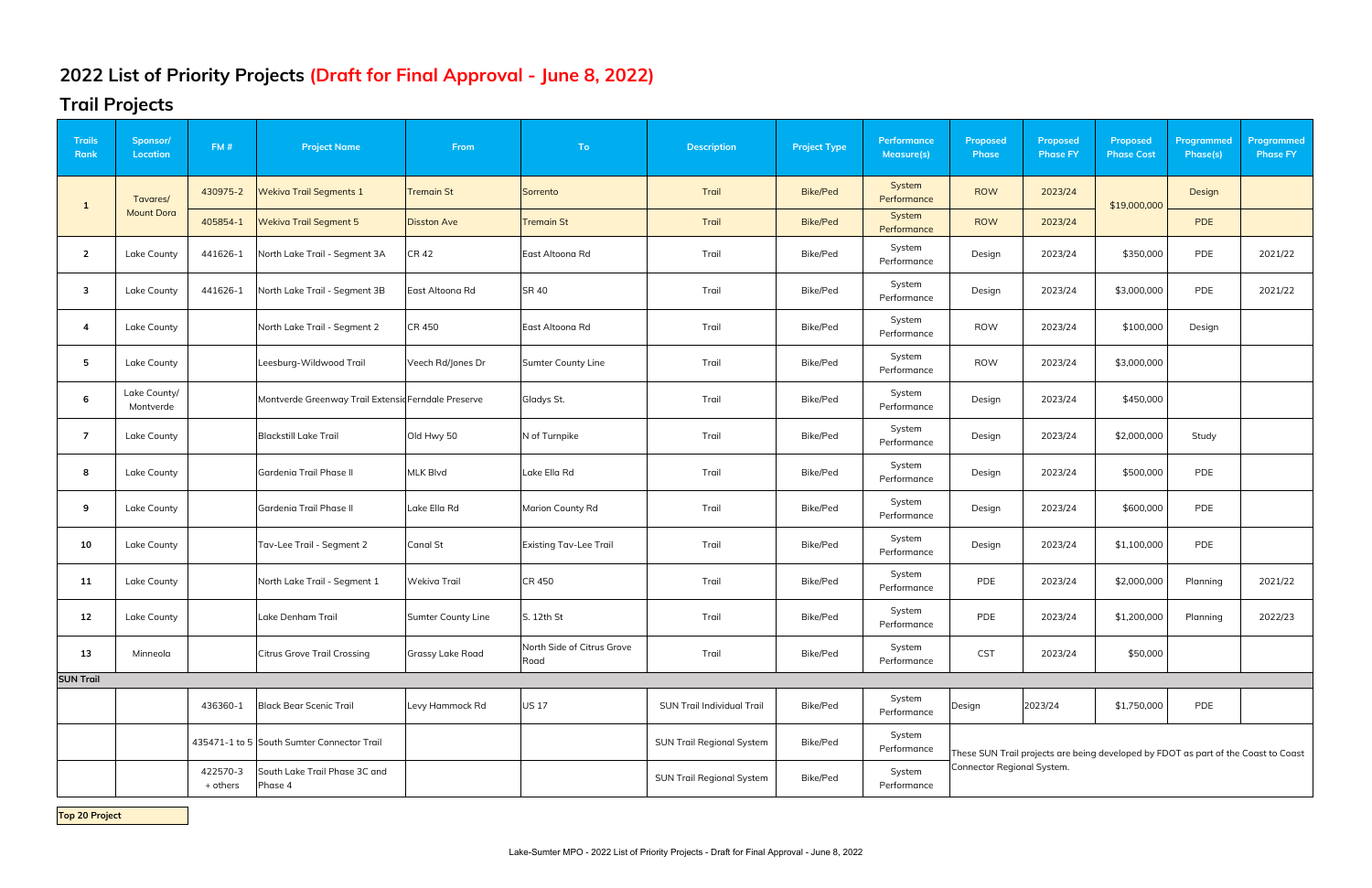# **Bicycle/Pedestrian & Sidewalk Projects**

| <b>Bike/Ped &amp;</b><br>Sidewalk<br>Rank | Sponsor/<br><b>Location</b> | FM#      | <b>Project Name</b>                              | From                                        | To                                             | <b>Description</b> | <b>Project Type</b> | <b>Performance</b><br>Measure(s) | <b>Proposed</b><br><b>Phase</b> | Proposed<br><b>Phase FY</b> | Proposed<br><b>Phase Cost</b> | Programmed<br>Phase(s) | <b>Programmed</b><br><b>Phase FY</b> |
|-------------------------------------------|-----------------------------|----------|--------------------------------------------------|---------------------------------------------|------------------------------------------------|--------------------|---------------------|----------------------------------|---------------------------------|-----------------------------|-------------------------------|------------------------|--------------------------------------|
| 1                                         | Lake County                 | 439684-1 | Radio Rd (Treadway Elementary) Silver Bluff      |                                             | Treadway School Rd                             | New Sidewalk       | Bike/Ped            | Safety                           | <b>CST</b>                      | 2024/25                     | \$3,000,000                   | Design                 |                                      |
| $\overline{2}$                            | Lake County                 | 439048-1 | East Orange Avenue                               | Fruitwood Avenue                            | Sunrise Lane                                   | New Sidewalk       | Bike/Ped            | Safety                           | <b>CST</b>                      | 2024/25                     | \$717,000                     | Design                 |                                      |
| $\overline{\mathbf{3}}$                   | Lake County                 | 439685-1 | CR 561 (Monroe St) Astatula<br>Elementary        | Tennessee Ave                               | CR 48/Florida Ave                              | New Sidewalk       | Bike/Ped            | Safety                           | <b>CST</b>                      | 2024/25                     | \$183,000                     | Design                 |                                      |
| $\overline{4}$                            | Lake County                 | 439683-1 | Log House Rd (Pine Ridge<br>Elementary School)   | CR 561                                      | Lakeshore Dr                                   | New Sidewalk       | Bike/Ped            | Safety                           | <b>CST</b>                      | 2024/25                     | \$642,000                     | Design                 |                                      |
| 5                                         | Lake County                 | 439663-1 | Hancock Rd (Lost Lake<br>Elementary)             | Sunburst Ln                                 | <b>Greater Pines Blvd</b>                      | New Sidewalk       | Bike/Ped            | Safety                           | <b>CST</b>                      | 2024/25                     | \$1,400,000                   | Design                 |                                      |
| 6                                         | Lake County                 | 439687-1 | Lakeshore Dr (Pine Ridge<br>Elementary School)   | Cherith Ln                                  | Oleander Dr                                    | New Sidewalk       | Bike/Ped            | Safety                           | <b>CST</b>                      | 2024/25                     | \$1,400,000                   | Design                 |                                      |
| $\overline{7}$                            | Lake County                 | 439686-1 | CR 44 Bypass/Deland Rd (Eustis<br>Middle School) | Lake/Orange County Line                     | Cypress Grove Rd                               | New Sidewalk       | Bike/Ped            | Safety                           | <b>CST</b>                      | 2024/25                     | \$713,000                     | Design                 |                                      |
| 8                                         | Lake County                 |          | Picciola Rd                                      | <b>US 441</b>                               | Sail Fish Ave                                  | New Sidewalk       | Bike/Ped            | Safety                           | Design                          | 2023/24                     | \$115,310                     | Study                  |                                      |
| 9                                         | Lake County                 |          | Lakeshore Dr (Pine Ridge<br>Elementary School)   | Hammock Ridge                               | Hooks St                                       | New Sidewalk       | Bike/Ped            | Safety                           | Design                          | 2023/24                     | \$250,000                     |                        |                                      |
| 10                                        | Lake County                 |          | Griffin Rd (Carver Middle School) CR 468         |                                             | Thomas Ave                                     | New Sidewalk       | Bike/Ped            | Safety                           | Design                          | 2023/24                     | \$141,000                     |                        |                                      |
| 11                                        | Minneola                    |          | Old 50 Sidewalk                                  | <b>Trailside Industrial Park</b>            | Forestwood Drive                               | New Sidewalk       | Bike/Ped            | Safety                           | Design                          | 2023/24                     | \$150,000                     |                        |                                      |
| 12                                        | Minneola                    |          | US Highway 27 Sidewalk                           | E Side US HWY 27 at<br>Lake Minneola Shores | East Side of US Highway 2                      | New Sidewalk       | Bike/Ped            | Safety                           | Design                          | 2023/24                     | \$800,000                     |                        |                                      |
| 13                                        | Pine Lakes                  |          | SR 44 Sidewalk                                   | Oak Avenue                                  | North to Pine Lakes Park.<br>East Side of Road | New Sidewalk       | Bike/Ped            | Safety                           | Design                          | 2023/24                     | \$800,000                     |                        |                                      |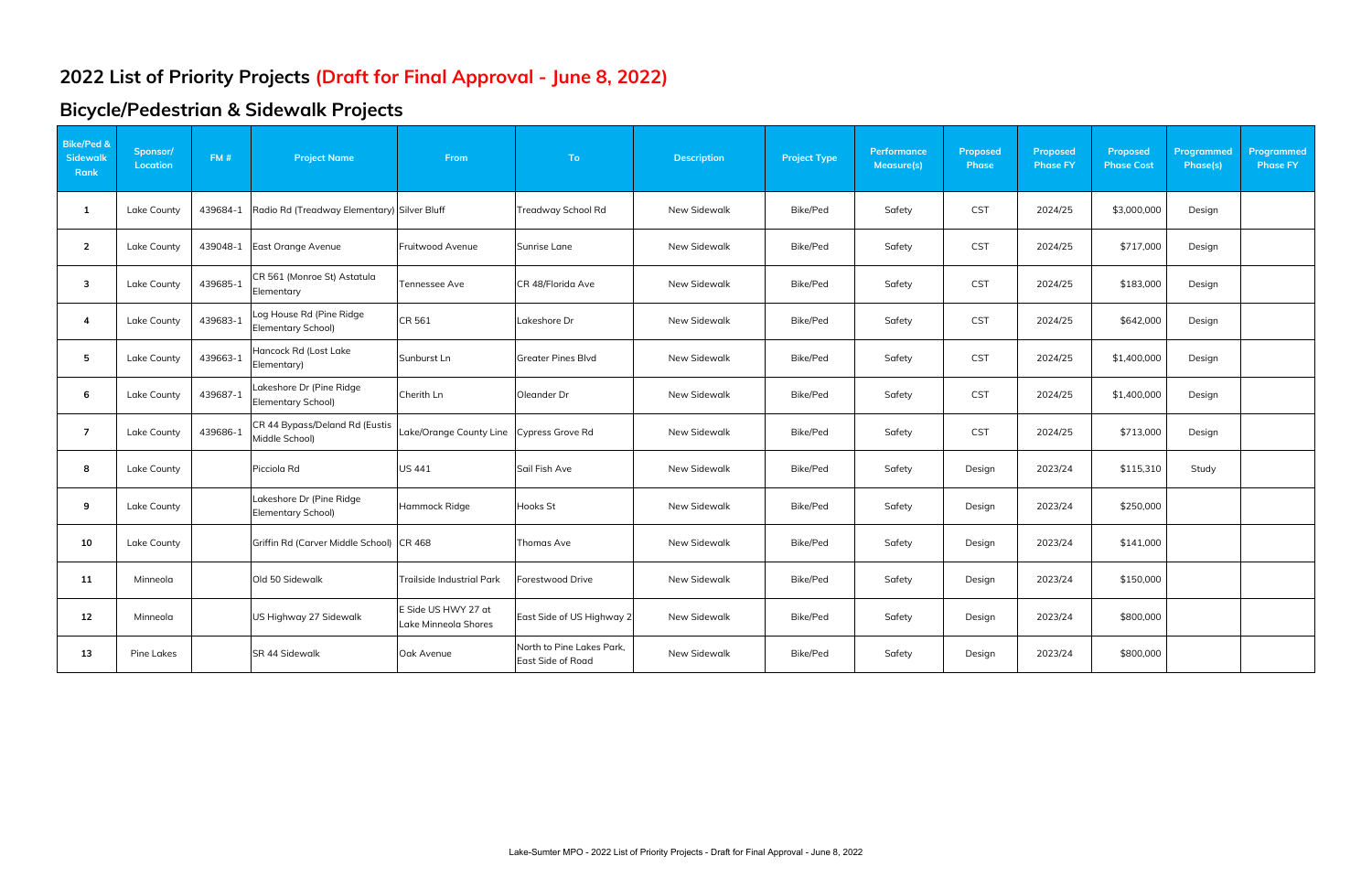### **Transit Projects**

| <b>Transit</b><br><b>Rank</b> | Sponsor/<br><b>Location</b> | FM#                      | <b>Project Name/Description</b>                                                       | <b>Project Type</b> | <b>Performance Measure(s)</b> | <b>Cost Estimate</b> |
|-------------------------------|-----------------------------|--------------------------|---------------------------------------------------------------------------------------|---------------------|-------------------------------|----------------------|
| $\mathbf{1}$                  | Lake County                 | $\overline{\phantom{a}}$ | Weekend Service Routes 1-5                                                            | Operations          | <b>System Performance</b>     | \$TBD                |
| $\overline{2}$                | Lake County                 | $\overline{\phantom{a}}$ | Evaluate need for weekend, evening,<br>and connecting Clermont to Leesburg<br>service | Operations          | <b>System Performance</b>     | \$TBD                |
| 3                             | Lake County                 |                          | Evening Service Routes 1-5                                                            | Operations          | <b>System Performance</b>     | \$TBD                |
| 4                             | Lake County                 | $\overline{\phantom{a}}$ | Clermont-Minneola Circulator (Rt. 6)                                                  | Operations          | <b>System Performance</b>     | \$TBD                |
| 5                             | Lake County                 |                          | Double Frequency Routes 1-6                                                           | Operations          | System Performance            | \$TBD                |
| 6                             | Lake County                 |                          | LakeXpress North-South Connection<br>(Four Corners to Leesburg)                       | Operations          | <b>System Performance</b>     | \$TBD                |

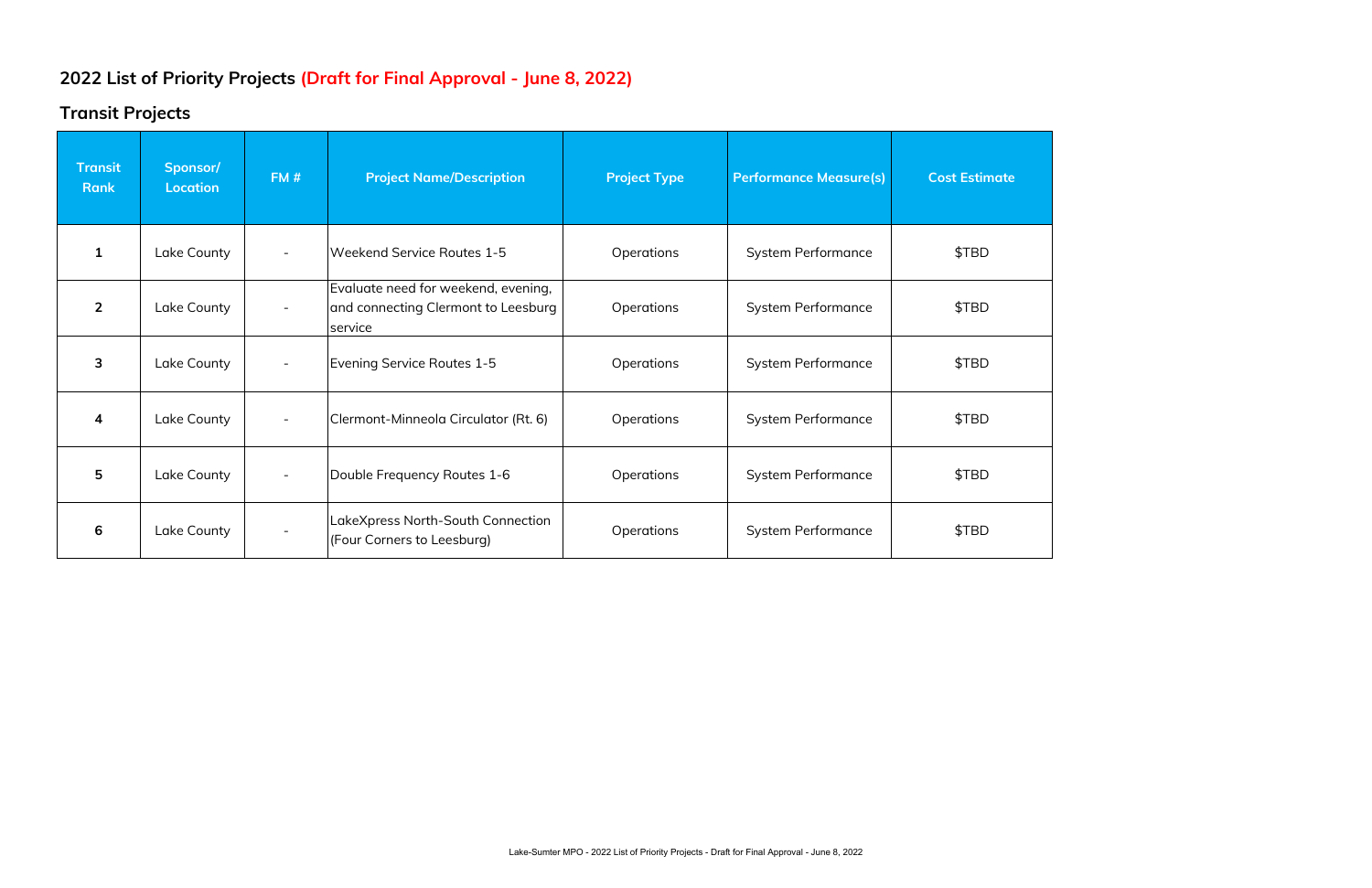# **Planning Studies**

| <b>Planning</b><br><b>Studies</b><br>Rank | Sponsor/<br><b>Location</b> | FM#                      | <b>Project Name</b>                                               | From                  | <b>To</b>              | <b>Description</b>     | <b>Project Type</b> | Performance<br>Measure(s)     | <b>Proposed</b><br><b>Phase</b>    | Proposed<br><b>Phase FY</b> | Proposed<br><b>Phase Cost</b> |
|-------------------------------------------|-----------------------------|--------------------------|-------------------------------------------------------------------|-----------------------|------------------------|------------------------|---------------------|-------------------------------|------------------------------------|-----------------------------|-------------------------------|
| $\mathbf{1}$                              | Mount Dora/<br>Lake County  | $\sim$                   | Vista Ridge Drive/Wolf Branch<br><b>Innovation Boulevard</b>      | <b>Niles Road</b>     | CR 437                 | New Collector Roadway  | Capacity            | System<br>Perfromance         | Planning/<br>Preliminary<br>Design | 2023/24                     | \$1,500,000                   |
| $\overline{2}$                            | Lake County/<br>Montverde   | $\overline{\phantom{a}}$ | <b>CR 455</b>                                                     | Fosgate Road          | Ridgewood Avenue       | Complete Street        | Safety              | Safety; System<br>Performance | Planning                           | 2023/24                     | \$600,000                     |
| 3                                         | Lake County                 | $\overline{\phantom{a}}$ | <b>CR 435</b>                                                     | Orange County Line    | <b>SR 46</b>           | <b>Complete Street</b> | Safety              | Safety; System<br>Performance | Planning                           | 2023/24                     | \$200,000                     |
| $\overline{\mathbf{4}}$                   | Lake County/<br>Minneola    | $\blacksquare$           | <b>Grassy Lake Elementary School</b><br><b>Traffic Study</b>      |                       |                        | <b>Traffic Study</b>   | Safety              | System<br>Performance         | Planning                           | 2023/24                     | \$60,000                      |
| 5                                         | Lake County/<br>Minneola    | $\sim$                   | Minneola Charter School Traffic<br>Study                          |                       |                        | <b>Traffic Study</b>   | Safety              | System<br>Performance         | Planning                           | 2023/24                     | \$75,000                      |
| 6                                         | Lake County/<br>Minneola    | $\sim$                   | Oak Valley Boulevard from<br>Cherry Lake Road to US<br>Highway 27 |                       |                        | <b>Traffic Study</b>   | Capacity            | System<br>Performance         | PDE                                | 2023/24                     | \$100,000                     |
| $\overline{7}$                            | Lake County                 | $\blacksquare$           | Lake Denham Trail                                                 | Sumter County Line    | S. 12th St             | Trail                  | Bike/Ped            | System<br>Performance         | Planning                           | 2023/24                     | \$1,200,000                   |
| 8                                         | Lake County                 | $\overline{\phantom{a}}$ | <b>SR 40</b>                                                      | <b>Veterans Drive</b> | St. Johns River Bridge | Complete Street        | Safety              | System<br>Performance         | Planning                           | 2023/24                     | \$600,000                     |
| 9                                         | Lake County                 | $\overline{\phantom{a}}$ | <b>US 441</b>                                                     | SR 19/Duncan Drive    | SR 19/Bay Street       | Study                  | Capacity            | System<br>Performance         | Planning                           | 2023/24                     | \$TBD                         |
| 10                                        | Lake County                 | $\overline{\phantom{a}}$ | <b>SR 19</b>                                                      | CR 452 (Main St)      | CR 561                 | Study                  | Capacity            | System<br>Performance         | Planning                           | 2023/24                     | \$TBD                         |
| 11                                        | Lake County                 | $\overline{\phantom{a}}$ | <b>SR 44</b>                                                      | <b>CR 46A</b>         | Overlook Drive         | Study                  | Capacity            | System<br>Performance         | Planning                           | 2023/24                     | \$TBD                         |
| 12                                        | <b>Sumter County</b>        | $\blacksquare$           | US 301/SR 35                                                      | CR 472                | CR 466                 | Study                  | Capacity            | System<br>Performance         | Planning                           | 2023/24                     | \$TBD                         |
| 13                                        | <b>Sumter County</b>        | $\overline{\phantom{a}}$ | US 301/SR 35 (Noble Ave)                                          | SR 48 (Main Street)   | CR 48 (Florida Street) | Study                  | Capacity            | System<br>Performance         | Planning                           | 2023/24                     | \$TBD                         |
| 14                                        | <b>Sumter County</b>        | $\overline{\phantom{a}}$ | US 301/SR 35                                                      | CR 656                | CR 478                 | Study                  | Capacity            | System<br>Performance         | Planning                           | 2023/24                     | \$TBD                         |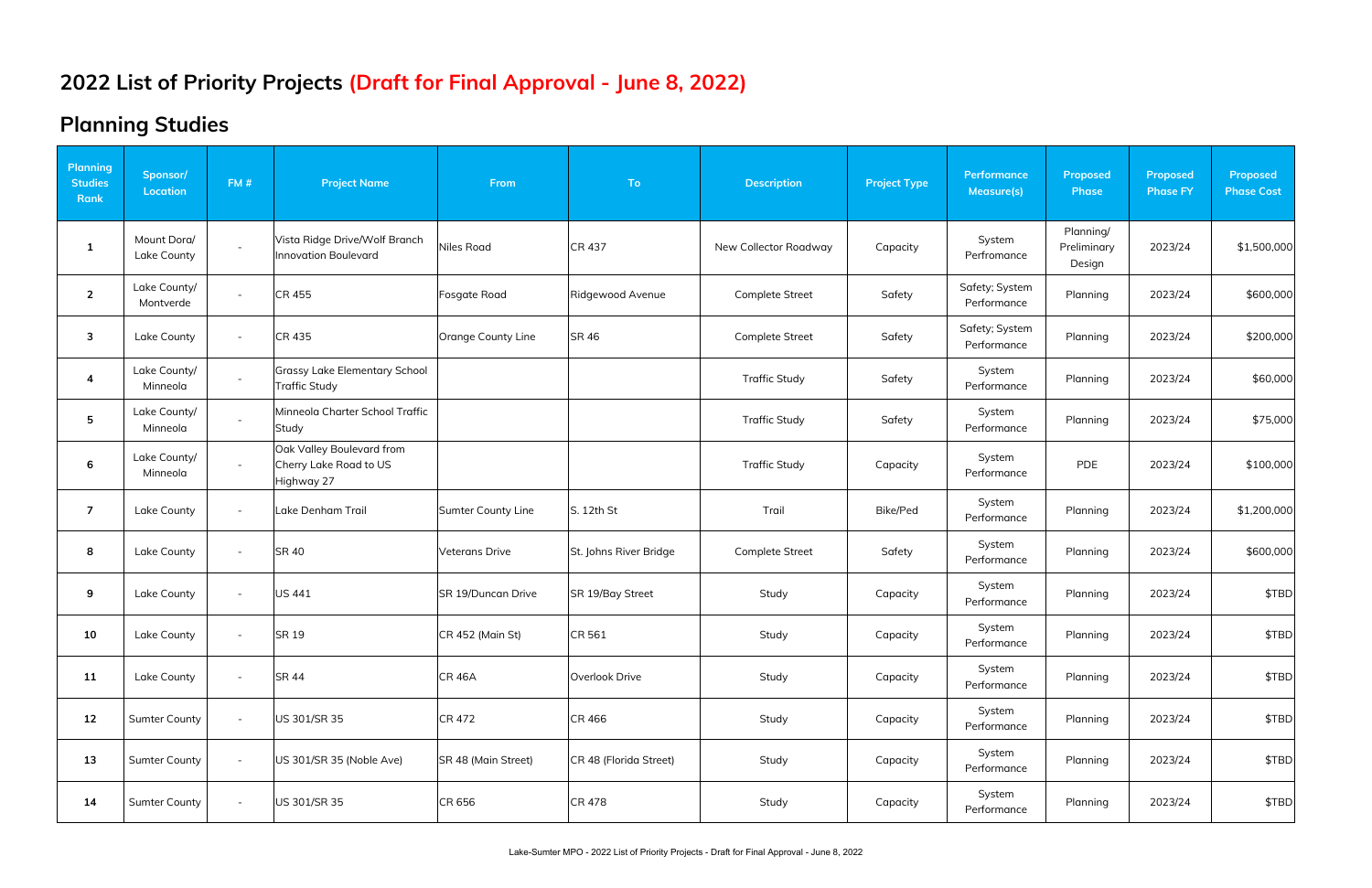| <b>Planning</b><br><b>Studies</b><br>Rank | Sponsor/<br><b>Location</b> | FM#                      | <b>Project Name</b>     | From               | To:                       | <b>Description</b>     | <b>Project Type</b> | Performance<br>Measure(s)     | <b>Proposed</b><br>Phase | <b>Proposed</b><br><b>Phase FY</b> | Proposed<br><b>Phase Cost</b> |
|-------------------------------------------|-----------------------------|--------------------------|-------------------------|--------------------|---------------------------|------------------------|---------------------|-------------------------------|--------------------------|------------------------------------|-------------------------------|
| 15                                        | <b>Sumter County</b>        | $\sim$                   | US 301/SR 36            | <b>CR 466A</b>     | CR 462 N                  | Study                  | Capacity            | System<br>Performance         | Planning                 | 2023/24                            | \$TBD                         |
| 16                                        | Lake County                 | $\blacksquare$           | CR 500A/Old 441         | <b>Bay Road</b>    | N Highland Street         | Study                  | Capacity            | System<br>Performance         | Planning                 | 2023/24                            | \$TBD                         |
| 17                                        | Lake County                 | $\overline{\phantom{a}}$ | <b>CR 46A</b>           | <b>SR 44</b>       | <b>SR 46</b>              | Study                  | Capacity            | System<br>Performance         | Planning                 | 2023/24                            | \$TBD                         |
| 18                                        | Lake County                 | $\sim$                   | <b>CR 452</b>           | CR 44/CR 452       | SR 19                     | Study                  | Capacity            | System<br>Performance         | Planning                 | 2023/24                            | \$TBD                         |
| 19                                        | <b>Sumter County</b>        | $\overline{\phantom{a}}$ | <b>CR 104</b>           | US 301/SR 35       | CR 101                    | Study                  | Capacity            | System<br>Performance         | Planning                 | 2023/24                            | \$TBD                         |
| 20                                        | Lady Lake                   | $\sim$                   | <b>CR 25</b>            | Marion County Line | US 27/441                 | Study                  | Capacity            | System<br>Performance         | Planning                 | 2023/24                            | \$TBD                         |
| 21                                        | Lady Lake                   | $\sim$                   | Rolling Acres Road      | <b>CR 466</b>      | Lake Ella Road            | Study                  | Capacity            | System<br>Performance         | Planning                 | 2023/24                            | \$TBD                         |
| 22                                        | Lady Lake                   | $\blacksquare$           | Cherry Lake Road/CR 100 | <b>CR 466</b>      | Lake Ella Road            | Study                  | Capacity            | System<br>Performance         | Planning                 | 2023/24                            | \$TBD                         |
| 23                                        | Lady Lake                   | $\sim$                   | Old Dixie Highway       | <b>CR 466</b>      | <b>Griffin View Drive</b> | <b>Complete Street</b> | Safety              | Safety; System<br>Performance | Planning                 | 2023/24                            | \$TBD                         |